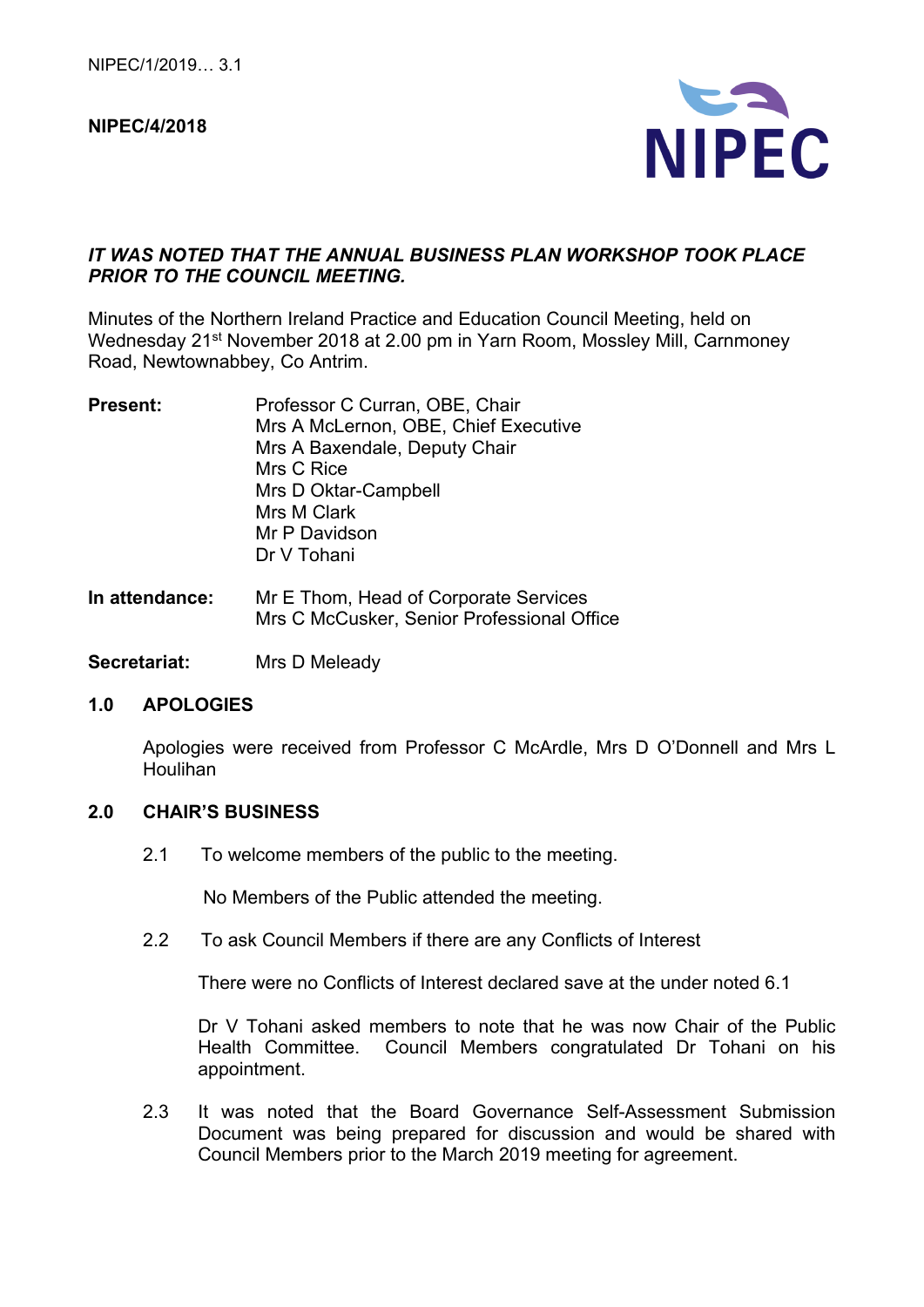- 2.4 Chair thanked everyone for their input to this morning's workshop and for commencing the Council Meeting earlier than 2.00 pm.
- 2.5 Chair asked if Council Members would be happy for Mrs C McCusker to present the first draft of the Quality Improvement (QI) Strategy at the start of the meeting and for Dr V Tohani to provide a brief synopsis on his attendance at the WHO Healthy Cities Conference. Council Members agreed to this.

Cathy McCusker presented the first draft of the QI Strategy and gave Council Members background as to how she pulled the Strategy together by looking at examples produced by other organisations. Cathy McCusker then took Council Members through the draft Strategy and asked if they would let her have their comments. The Strategy has to be signed off at the March 2019 Council meeting.

It was noted that the Strategy was brought to the staff Team Away Day and there was good engagement from staff and awareness of staff who have undertaken or are undertaking QI programmes. Staff were made aware that there were different options available for some of the QI programmes (Levels 2 and 3) which would support staff development. This part of the day also assisted staff in realising how Quality Improvement was already part of their daily work and how they could get involved in Quality Improvement activities to improve how they work in their respective roles in NIPEC.

Council Members felt that this was a good draft, it was succinct and recommended that the Driver Diagram should be included in the body of the document. One Council member suggested the use of Road Maps in the strategy.

Council Members were happy that the Strategy could be finalised to be signed off and suggested it should be reviewed in one year.

Council members congratulated Mrs McCusker on the document, in particular highlighting that the strategy will inform the way forward for the organisation.

Chair thanked Mrs McCusker for her presentation.

### **ACTION: Mrs C McCusker to provide Final Draft Strategy for signing off at the March 2019 meeting. This Strategy will be reviewed again at the March 2020 meeting.**

Dr Vinod Tohani then provided a brief synopsis of his attendance at the WHO Healthy Cities Conference from the  $1<sup>st</sup>$  to the  $4<sup>th</sup>$  October 2018 which he attended on behalf of NIPEC. Dr Tohani informed the meeting that 67 Countries attended the conference and that Belfast has been a member since 1988. Some of the themes of the conference included Leisure, Housing and Transport. Dr Tohani reported that there was progress to be made to improve public health on a global basis but believed there is commitment to this. He concluded by indicating this was an interesting and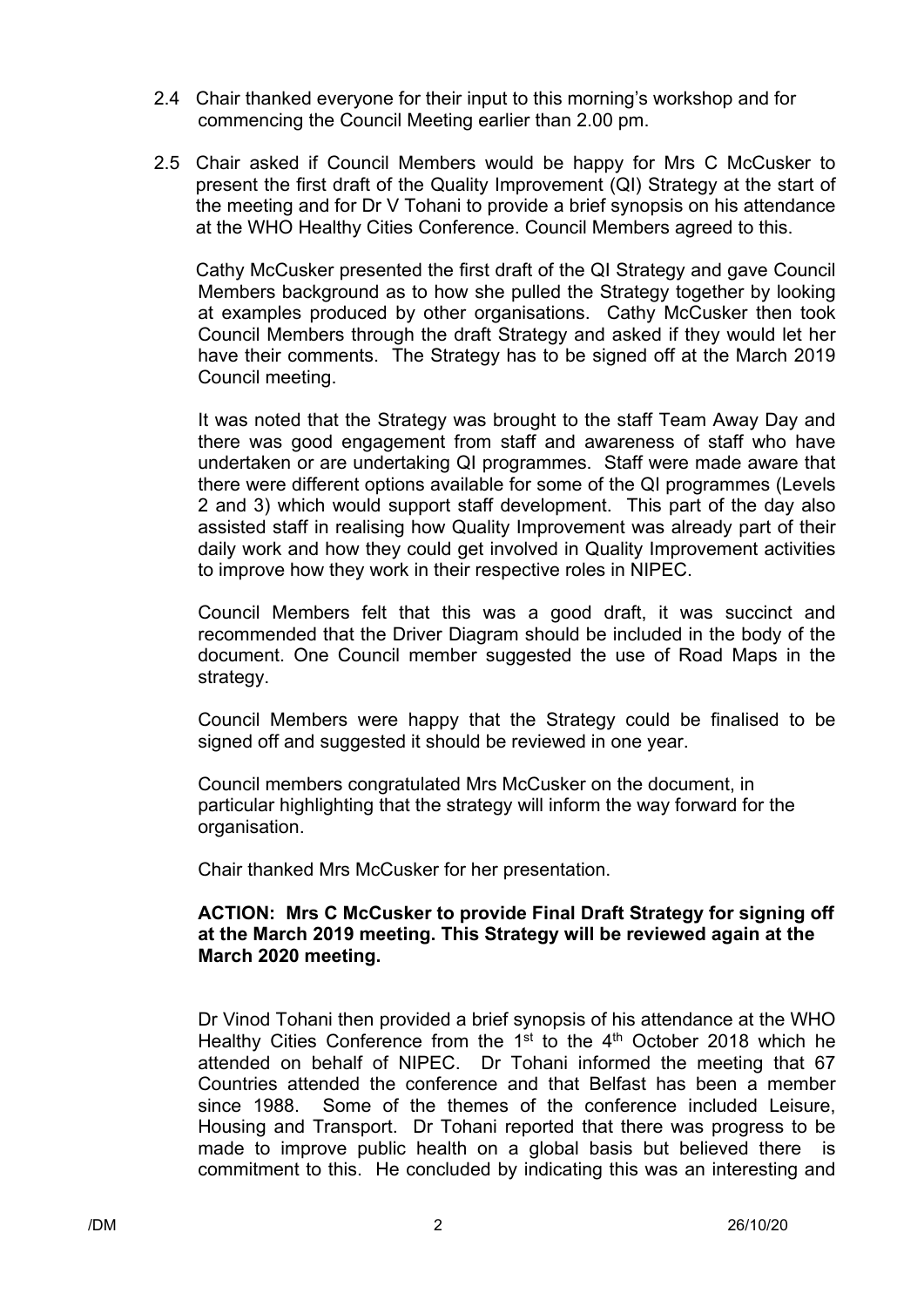importance conference which also provided opportunities for participants to network from the member counties.

Chair thanked Dr Tohani for his synopsis.

# **3.0 MINUTES OF THE PREVIOUS MEETING**

3.1 Minutes of the meeting held on 28<sup>th</sup> June 2018 (NIPEC/2/2018) for ratification.

Minutes of the meeting held on the  $28<sup>th</sup>$  June 2018 (NIPEC/2/2018) had been previously circulated and were agreed.

3.2 Minutes of the meeting held on the 5<sup>th</sup> September 2018 (NIPEC/3/2018) for consideration.

Minutes of the meeting held on the  $5<sup>th</sup>$  September 2018 (NIPEC/3/2018) had previously been circulated and were agreed.

## **4.0 MATTERS ARISING**

4.1 Detailed in updated Action Plan

A copy of the updated Action Plan had previously been circulated. It was noted that items had been actioned and updated.

## **5.0 CORRESPONDENCE**

- 5.1 It was noted that a letter was received on the 20<sup>th</sup> September from Anne Trotter, Assistant Director, Education and Standards, NMC regarding a consultation on Re-joining or Staying on our Register following time away from Practice (Launch: Return to Practice) which had previously been circulated.
- 5.2 It was noted that an email was received from Department of Health EU Exit team on the 2<sup>nd</sup> October 2018 regarding Publication of EU Exit Information and had previously been circulated.

# **6.0 OPERATIONAL PERFORMANCE AND SERVICE IMPROVEMENT**

6.1 A copy of the Chief Executives Report

A copy of the Chief Executives Report was tabled and is appended at the end of the Council Minutes. Mrs A McLernon took Council Members through her report and highlighted specific activities, providing clarification as required to members on a number of points.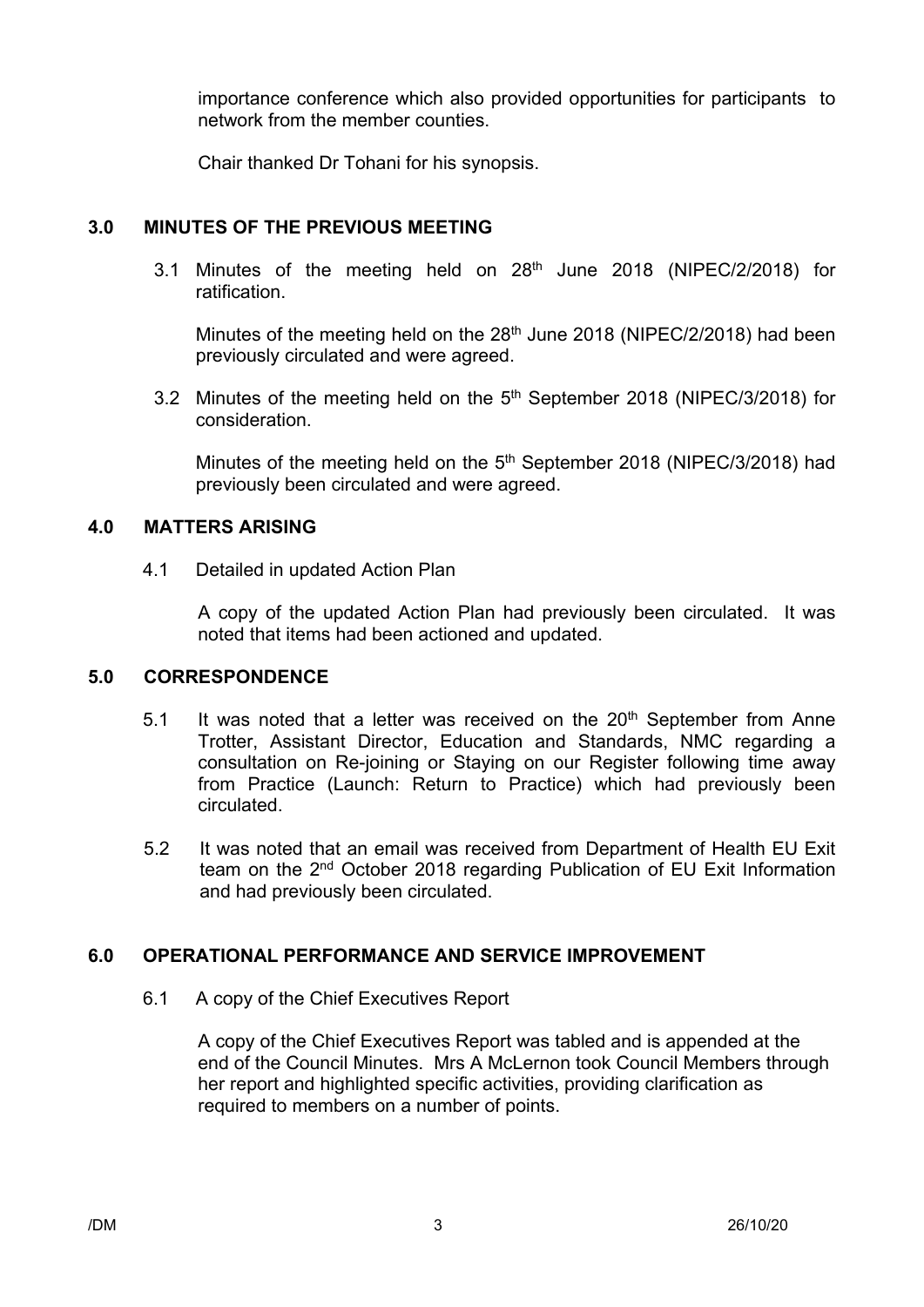At the start of Mrs McLernon's report Chair indicated a Declaration of Interest in respect of the Master's programme.

Update was given on two of the transformation projects:

- FNFM Staff are now in post.<br>TN&MD One Band 8a has been
- One Band 8a has been appointed, the other Band 8a is still to be appointed. Trusts will be appointing Band 7 staff, one for four Trusts and two for the Belfast Trust. Contracts for these posts will run until 31st March 2019 at which time they may be extended to complete the project-All ALBs await information regarding funding beyond this date.

Mrs McLernon highlighted the need to manage financial risks associated with this as the organisation could not retain staff beyond this date should funding not be available. Regarding in-year underspends Council Members were reassured that Mr Thom continues to monitor this and it would be returned, as required, to the Department of Health. It was noted that none of the posts in the Transformation projects are permanent.

Council Members also noted that two new Senior Professional Officers Band 8b would be starting to replace Karen Murray, Midwifery post and Carol McKenna who is currently on a career break.

Other updates were as follows:

- Future Nurse Future Midwife The NMC are yet to issue Future Midwife standards but this will be taken forward following a consultation to take place in February 2019. In relation to this Mrs A McLernon, Mrs K Murray will be joining a KPMG telephone interview on the 22nd November to represent views regarding the possible extension of pre registration training for midwives to 4 years.
- Brexit Day 1 Delivery Planning It was noted that Mr E Thom is now the NIPEC Representative and will attend a contingency planning workshops which will focus on the 6 weeks before and 12 weeks after Brexit. There are no risks identified from NIPEC.
- Launch of the Delegation Framework– It was noted that a number of invites will be sent out to Council Members.
- Nursing and Midwifery Informatics and e Health It was noted that Mrs A Reed participated in a week long exercise associated for the selection of a provider for the Encompass Programme of work.
- 6.2 A copy of the Consultation Activity Report had previously been circulated. There were no further updates.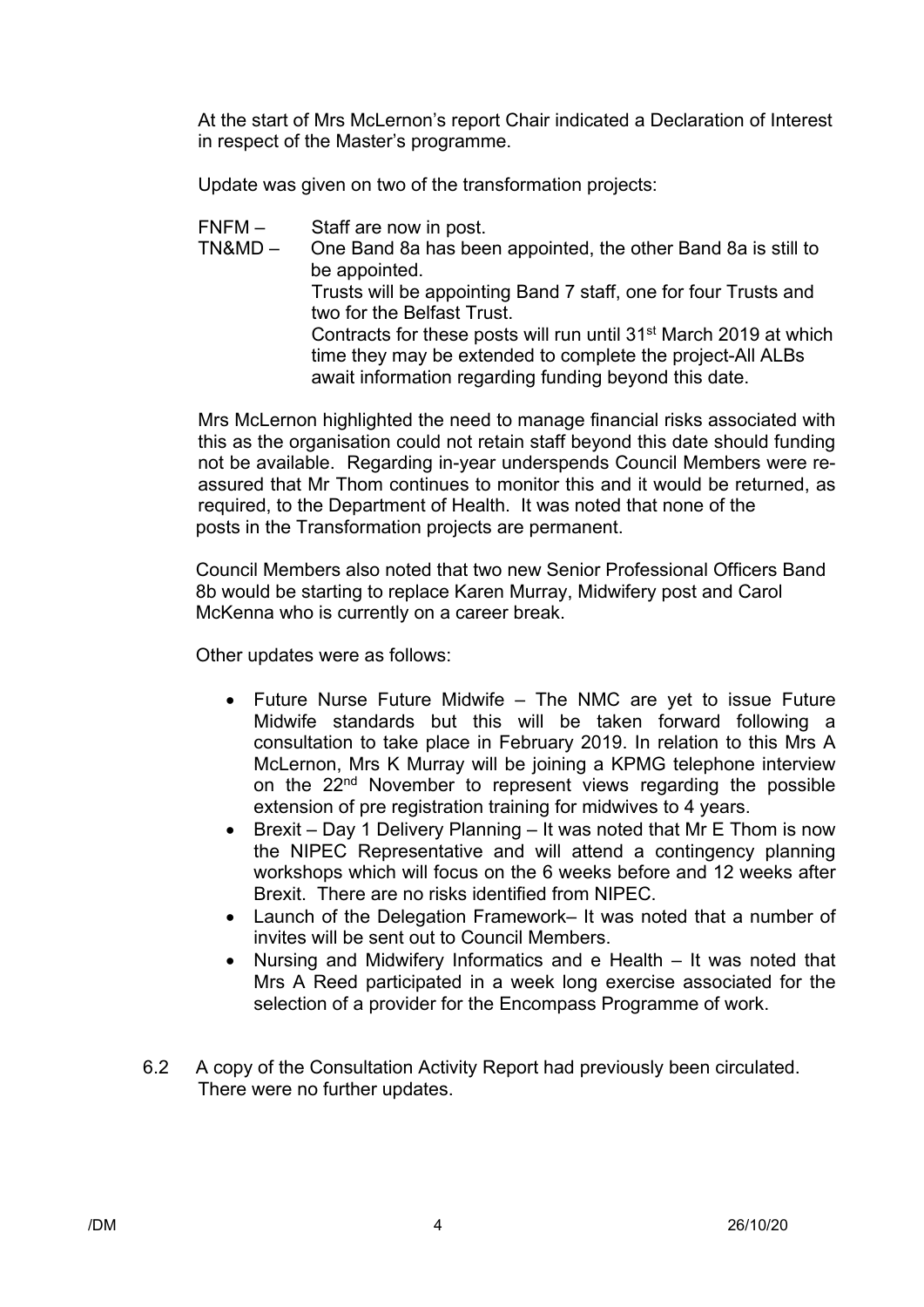# **7.0 CORPORATE CONTROL & FINANCE**

7.1 Head of Corporate Services Report

A copy of the Head of Corporate Services Report had previously been circulated for information.

- 7.2 Report from Standing Committee
	- 7.2.1 A copy of the confirmed Minutes of the Audit and Risk Committee Meeting A&R/2/2018 held on the 28<sup>th</sup> June 2018 had previously been circulated.
	- 7.2.2 A copy of the unconfirmed Minutes of the Audit and Risk Committee Meeting A&R/3/2018 held on the 9<sup>th</sup> October 2018 had previously been circulated. There was nothing further to report.
- 7.3 Financial Management Summary

A copy of the BSO 'Finance Report for Month 7' was previously circulated together with a copy of the funds surrendered as per the October 2018 financial monitoring round. Mr E Thom updated Council Members on the current projected year-end financial position as at November in regard to:

- Revenue Resource Limit £20,000 to be surrendered
- Transformation Funds £70,000 to be surrendered
- VES Funds £61,000 has been returned to date
- Capital Resource Limit
- 7.4 A copy of the Corporate Risk Register 2018/19, Version 8 November 2018 together with a copy *the HSC Regional Model for Risk Management* had previously been circulated.Mr E Thom drew Council Members attention to Risk 3 'Council Membership' - vacancies and indicated that there could be serious implications for next year for the Council's corporate governance if the current members terms of office are not extended or new members appointed to the present vacancies. Chair informed Council Members that she asked for Memberships to be extended until 2020 but the Public Appointments Unit did not agree to this, which may be due to having no Minister at this time. Council Members asked that this be raised at the Accountability Meeting in January as a matter of urgency.

It was also noted that a copy of the Proposal for a new Model for Risk Management went to the Audit and Risk meeting and Dr V Tohani felt it would be good to share with Council Members. It was agreed at Audit and Risk that this model would be adopted by NIPEC and used in the 2019-20 NIPEC Risk management Strategy Action Plan.

### **ACTION: Chair to contact the Public Appointments Unit regarding a timeline for recruitment.**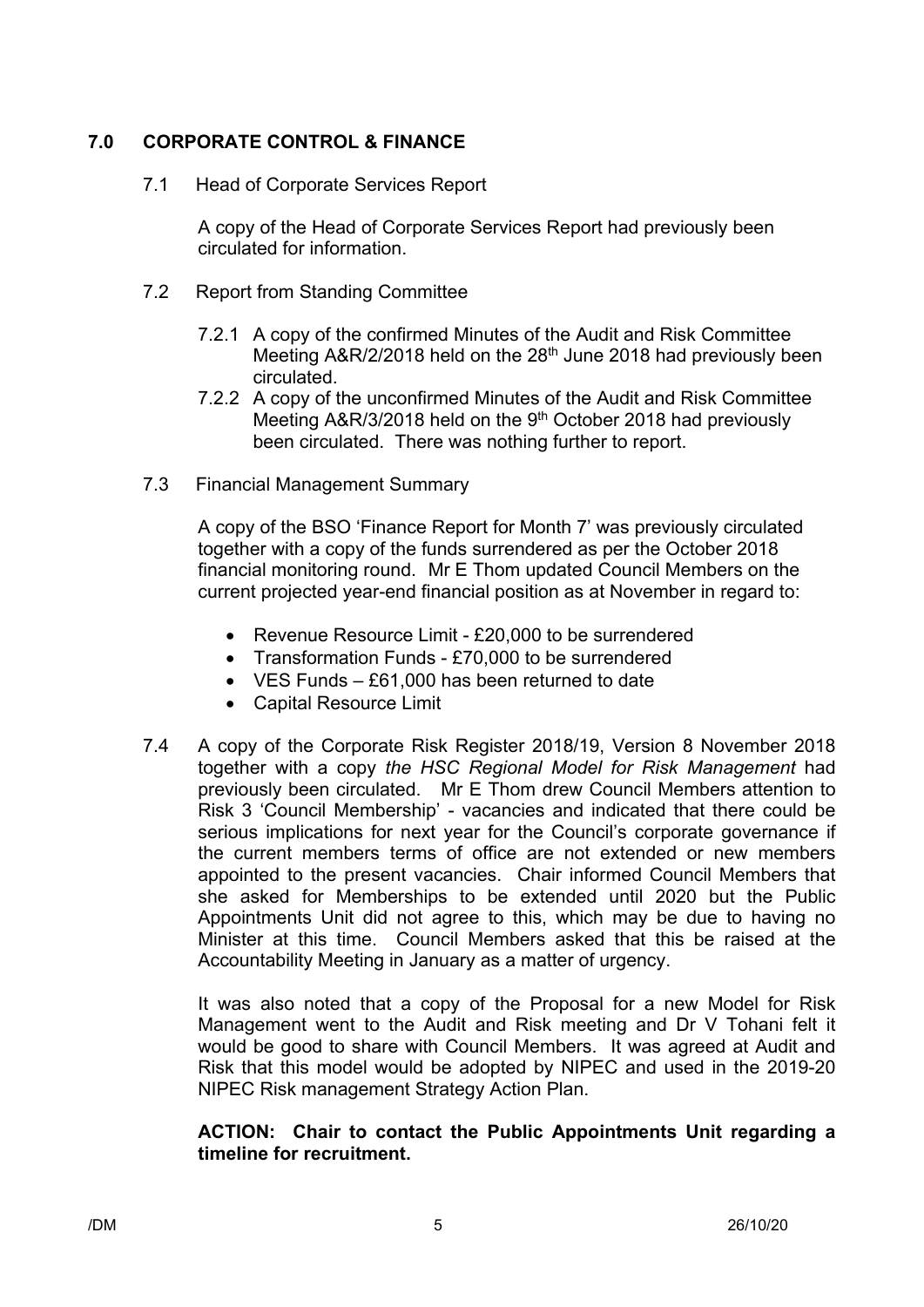### 7.5 KPIs

A copy of the above report up to the  $7<sup>th</sup>$  November 2018 had previously been circulated. Mr E Thom drew Council Members attention to an Assembly question that was received seeking information on how much money was spent on contracting the Private sector to perform all medical treatments over the past 5 years. It was noted a NIL return had been forwarded from NIPEC.

Members noted that all the KPI indicators were green.

- 7.6 Standing Orders for Meetings of the Council and its Committee for agreement.
- 7.7

It was noted that a copy of the Reviewed Standing Orders for Meetings of the Council and its Committees was previously circulated. Mr E Thom took Council Members through the following changes and updated Council Members as to what these changes were:

- Page 4, Section 3.1 Appointment of Chair (reference made to Statutory Rule 2002 No.386, Section 3 – Terms of Appointment)
- Page 6, Section 5.6 Quorum (indicating teleconferencing facilities will be available to ensure meetings are quorate)

Council Members agreed the changes.

7.8 NIPEC – Summary of Council Membership Terms of Office

It was noted that a copy of the current position has previously been circulated and was discussed at agenda item 7.4.

7.9 Contracting Out of External Audit - NIPEC. Copy of NIAO letter of 31 October 2018

It was noted that a copy of the above letter had previously been circulated and was drawn to Council Member's attention.

## **8.0 SAFETY AND QUALITY**

8.1 NIPEC Professional Work Plan 2018/19

It was noted that a copy of the Professional Work Plan had previously been circulated. Mrs A McLernon drew council Members attention to the following amber area:

• Abbreviations – This objective has been delivered from NIPECs perspective and the document was launched by the DoH in 2016, however Mrs A McLernon gave a background update to Council Members regarding engagement by Dr G Lavery (retired) with the Medical profession. A meeting is being arranged with Dr Mark Roberts, Safety Forum, Mrs McLernon and Mrs Karen Murray who led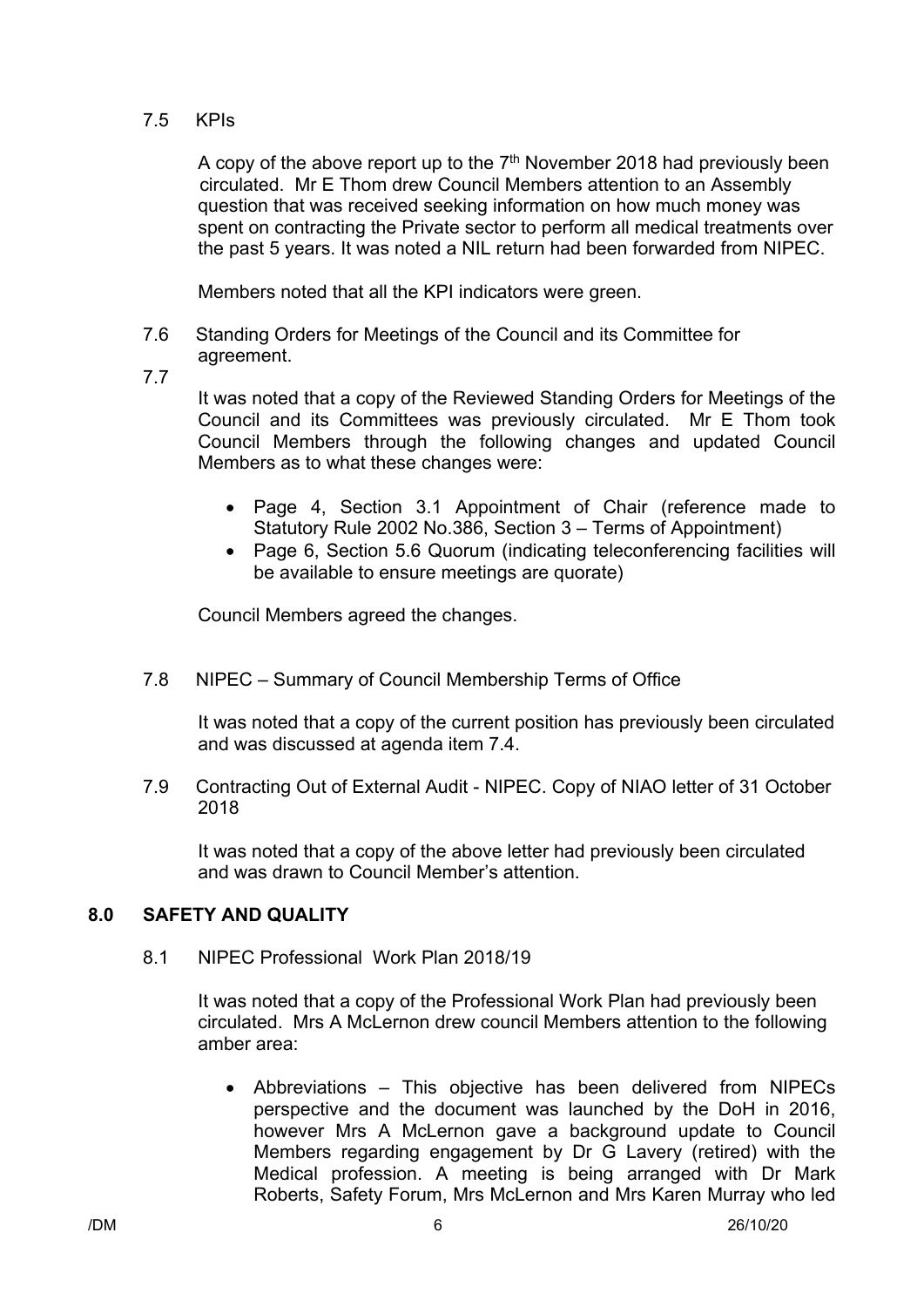on the project to agree the way forward further to which a meeting is likely to be arranged with the Chief Medical Officer.

8.2 A Presentation by Mrs Cathy McCusker, Senior Professional Officer of Draft Outline of NIPEC Quality Improvement Strategy was given at the beginning of the meeting (please see above).

### **9.0 CHIEF NURSING OFFICER UPDATE**

The Chief Nursing Officer provided a written update for the meeting. It was agreed that this would be forwarded to Council Members but were reminded that this report was not for sharing.

### **ACTION: DM to forward the Chief Nursing Officer's written update and remind Council Members that this report was not for circulation.**

### **10.0 ANY OTHER BUSINESS**

10.1 A schedule of Council meetings for 2019 had previously been circulated.

Mrs M Clark indicated that she would not be available if a Council Meeting was scheduled for the 28<sup>th</sup> June 2019.

### **11.0 DATE, TIME AND VENUE OF NEXT MEETING**

The next public meeting of NIPEC Council will be on Wednesday 27<sup>th</sup> March 2019 at 2.00 pm, Meeting Room, NIPEC.